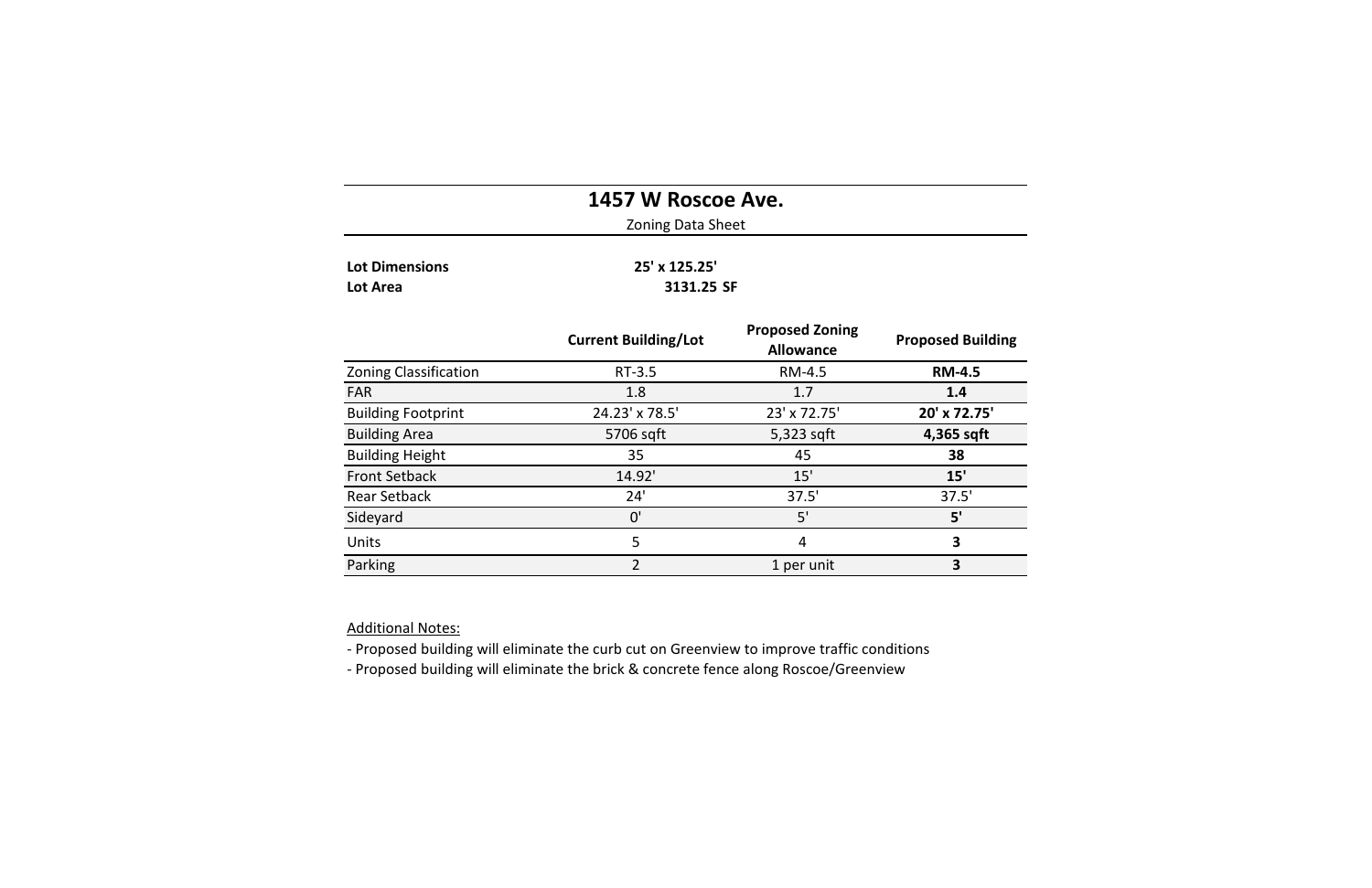

**CURB** 





 $\Omega$ 

 $\geq$ Ш



ર્

DIMENSIONS ARE NOT TO BE ASSUMED FROM SCALING

 $\label{eq:3} \mathcal{F}^{(1)}\left(\mathcal{F}^{(2)}\right) = \mathcal{F}^{(1)}\left(\mathcal{F}^{(1)}\right) = \mathcal{F}^{(1)}\left(\mathcal{F}^{(1)}\right) = \mathcal{F}^{(1)}\left(\mathcal{F}^{(1)}\right)$ 

 $\sim 10^{11}$  MeV

 $\sim 200$ 

 $\mathcal{O}(\mathcal{A}^{\mathcal{A}})$  , where  $\mathcal{O}(\mathcal{A}^{\mathcal{A}})$ 

## **ORDER No. 210623(Y)** DATE: NOVEMBER 23, 2021 **ORDERED BY: DAN CAHILL**

BUILDING LINES AND EASEMENTS ARE SHOWN ONLY WHERE THEY ARE SO RECORDED IN THE MAPS OTHERWISE REFER TO YOUR DEED OR ABSTRACT.

## DECIMALS OF FOOT AND THEIR EQUIVALENT IN INCHES AND FRACTIONS THEREOF.

| $.01 = 1/8"$ | $.07 = 7/8"$ | .50=6'     |
|--------------|--------------|------------|
| $.02 = 1/4"$ | $.08 = 1"$   | .58=7'     |
| .03=3/8"     | .17=2"       | .67=8'     |
| $.04 = 1/2"$ | $.25 = 3"$   | .75=9'     |
| $.05 = 5/8"$ | .33=4"       | .83=1      |
| $.06 = 3/4"$ | $.42 = 5"$   | .92=1      |
|              |              | $1.0 = 12$ |



COMPARE ALL POINTS BEFORE BUILDING BY SAME AND AT ONCE **REPORT ANY DIFFERENCE.** 

THIS PROFESSIONAL SERVICE CONFORMS TO STATE OF ILLINOIS) COUNTY OF COOK) SS THE CURRENT ILLINOIS MINIMUM STANDARDS<br>FOR A BOUNDARY SURVEY.

WE CERTIFIED SURVEY, INC DO HEREBY CERTIFY THAT WE HAVE SURVEYED THE ABOVE DESCRIBED PROPERTY AND THAT THE PLAT HEREON DRAWN IS A CORRECT REPRESENTATION OF SAID SURVEY.

PROFESSIONAL ILLINOIS LAND SURVEYOR LICENSE EXPIRES NOVEMBER 30, 2022 PROFESSIONAL DESIGN FIRM NO. 184-008491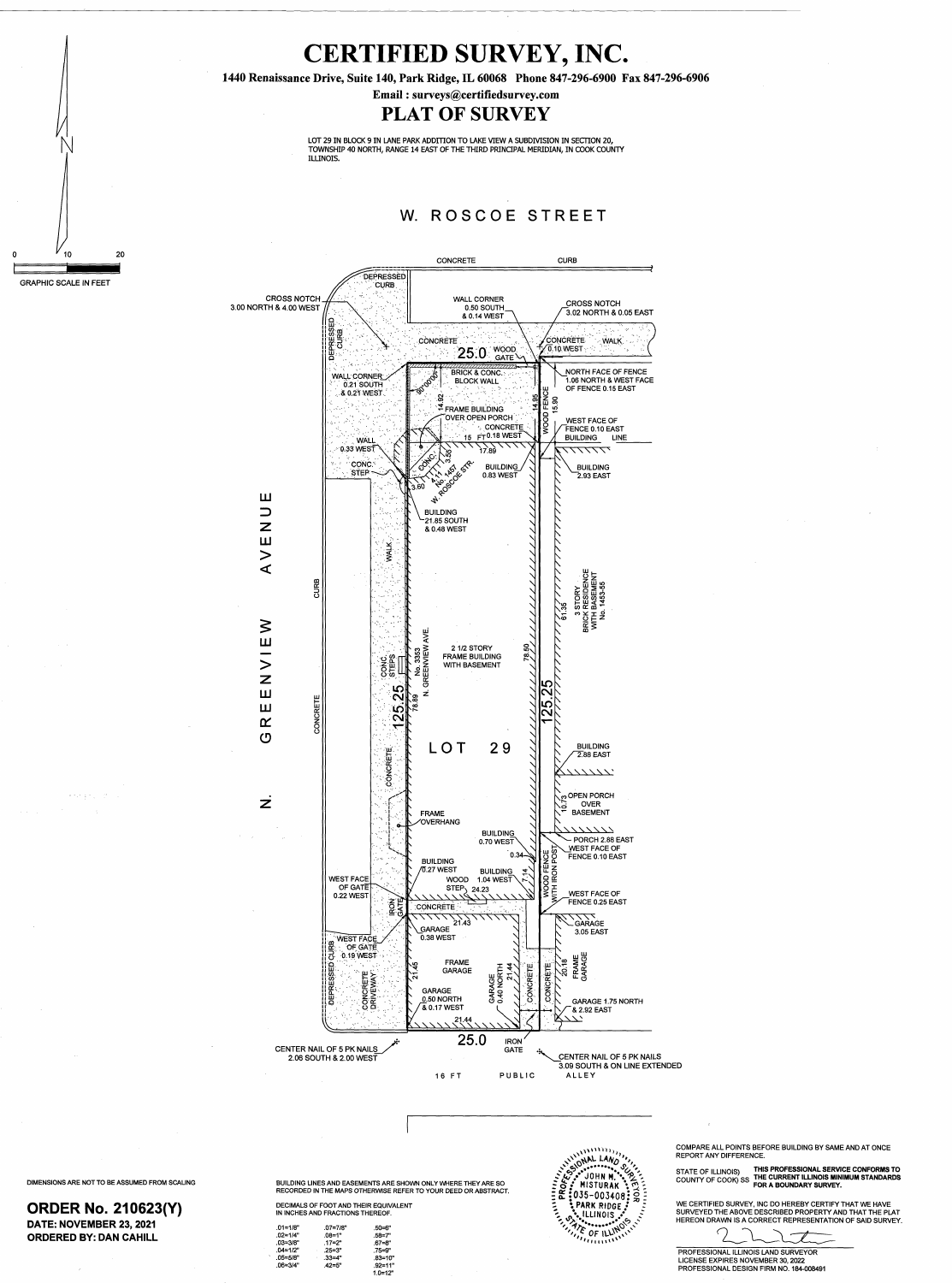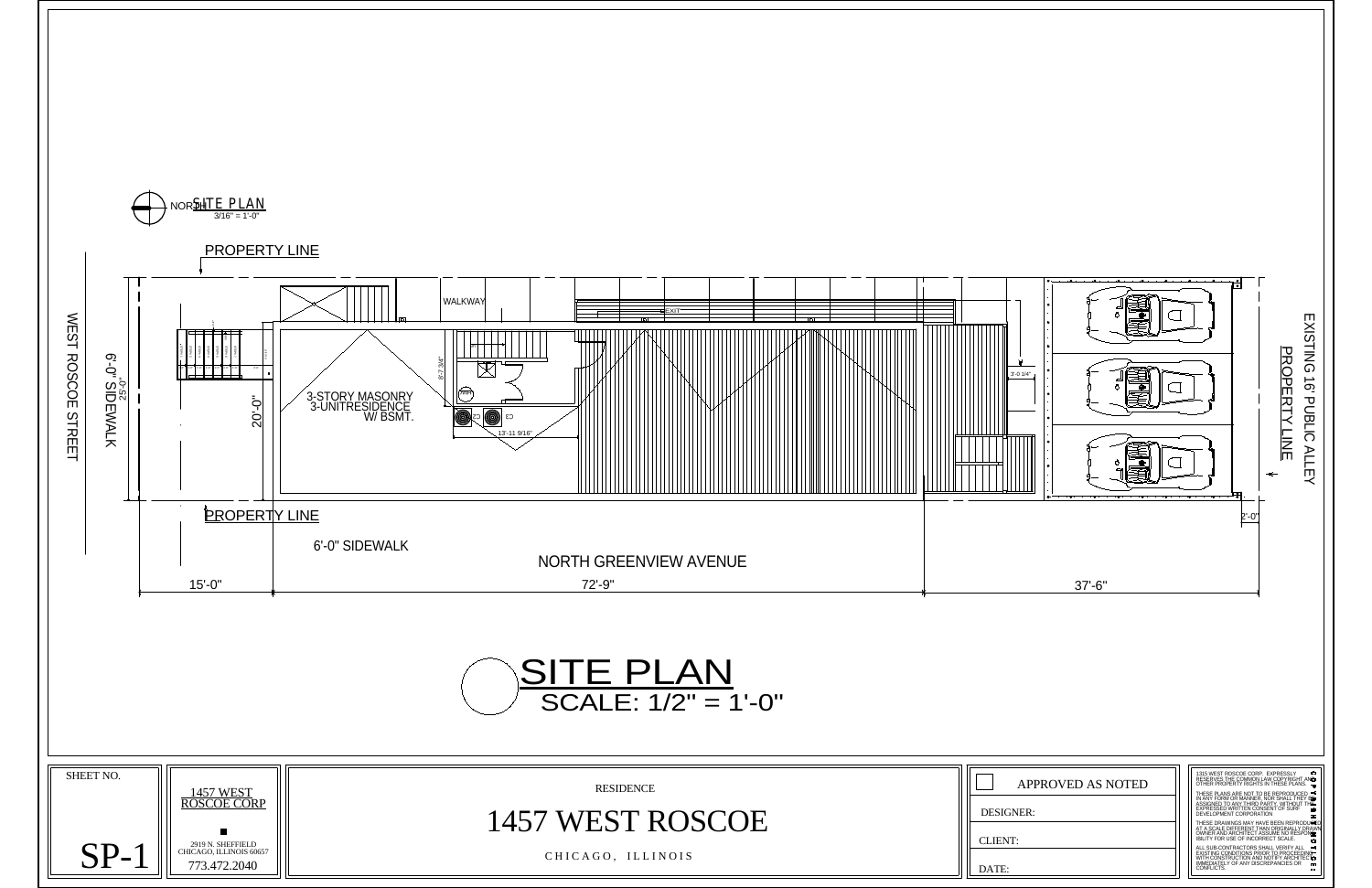THESE DRAWINGS MAY HAVE BEEN REPRODU<del>CE</del>D<br>AT A SCALE DIFFERENT THAN ORIGINALLY DRAWN.<br>OWNER AND ARCHITECT ASSUME NO RESPON<del>S</del><br>IBILITY FOR USE OF INCORRECT SCALE.

| BOTTOM OF ROOF TRUSS<br>$EL = 38' - 0'' + \frac{1}{2}$                                                                                                                                                                                                         |
|----------------------------------------------------------------------------------------------------------------------------------------------------------------------------------------------------------------------------------------------------------------|
| Œ                                                                                                                                                                                                                                                              |
| $3' - 0''$<br>(#∑<br>Œ<br>$\frac{3.6}{\cdot}$                                                                                                                                                                                                                  |
| $\overline{\phantom{a}}$<br><b>KOU</b><br>$\blacksquare$ o $\blacksquare$<br>TO 7<br>XX                                                                                                                                                                        |
| $20' - 0''$                                                                                                                                                                                                                                                    |
| WEST ROSCOE AVENUET $\bigoplus$                                                                                                                                                                                                                                |
| NORTH ELEVATION<br>SCALE: $1/2" = 1'-0"$                                                                                                                                                                                                                       |
| SHEET NO.<br>1315 WEST ROSCOE CORP. EXPRESSLY<br>RESERVES THE COMMON LAW COPYRIGHT AND<br>OTHER PROPERTY RIGHTS IN THESE PLANS.<br>APPROVED AS NOTED<br><b>RESIDENCE</b><br>1457 WEST<br>ROSCOE CORP<br><b>DESIGNER:</b><br>1457 WEST ROSCOE<br><b>CLIENT:</b> |
| 2919 N. SHEFFIELD<br>CHICAGO, ILLINOIS 60657<br>NE-1<br>CHICAGO, ILLINOIS<br>WITH CONSTRUCTION AND NOTIFY ARCHITECTORY IMMEDIATELY OF ANY DISCREPANCIES OR<br>773.472.2040<br>DATE:                                                                            |

| APPROVED AS NOTED |  |  |
|-------------------|--|--|
|                   |  |  |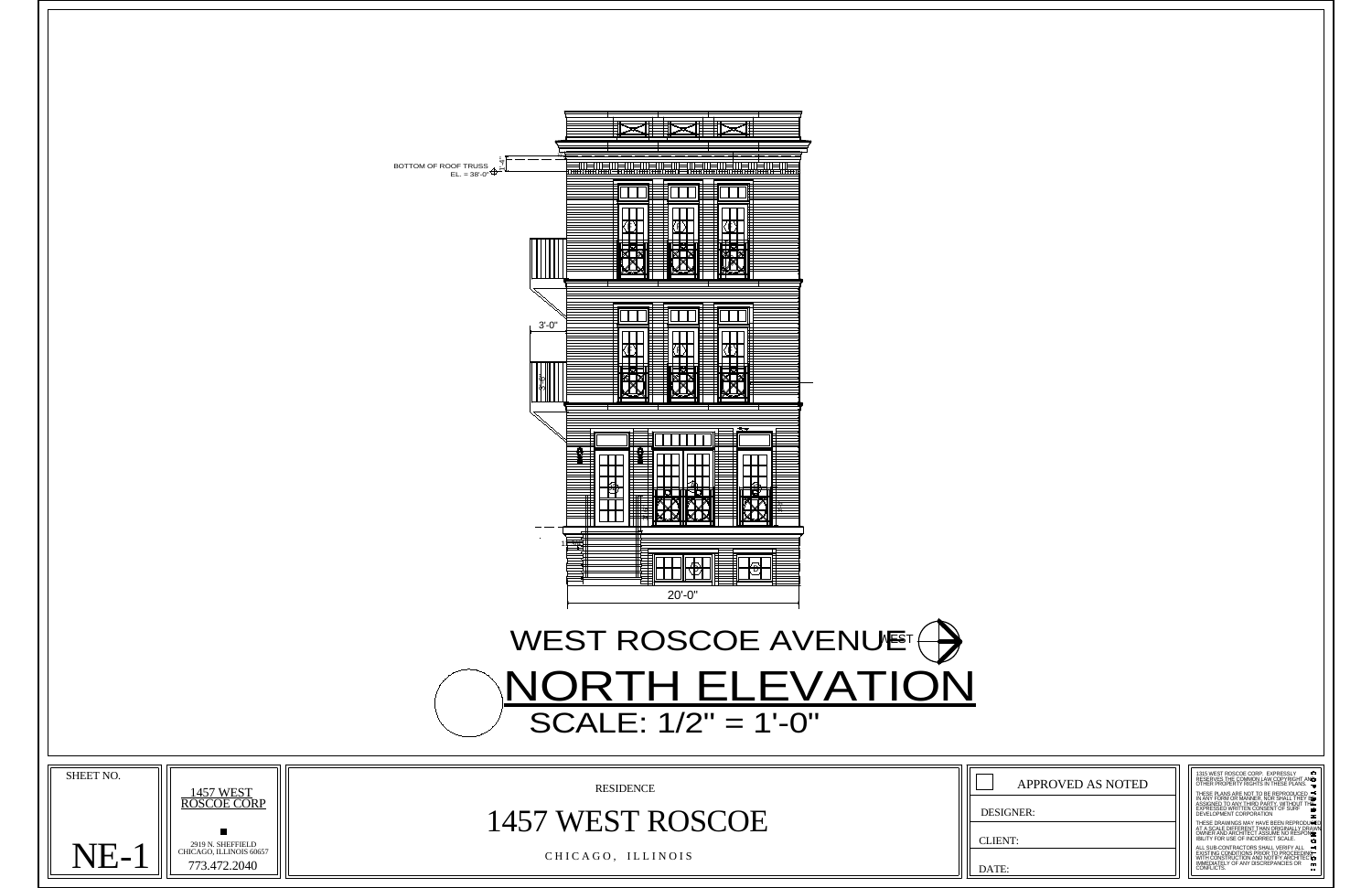

| $:= = = $                             |                                                                                                                                                                                                                                       |
|---------------------------------------|---------------------------------------------------------------------------------------------------------------------------------------------------------------------------------------------------------------------------------------|
| $-$ - $\Diamond$ BOTTOM OF ROOF TRUSS |                                                                                                                                                                                                                                       |
|                                       |                                                                                                                                                                                                                                       |
|                                       |                                                                                                                                                                                                                                       |
|                                       |                                                                                                                                                                                                                                       |
|                                       |                                                                                                                                                                                                                                       |
|                                       |                                                                                                                                                                                                                                       |
|                                       |                                                                                                                                                                                                                                       |
|                                       |                                                                                                                                                                                                                                       |
|                                       |                                                                                                                                                                                                                                       |
|                                       |                                                                                                                                                                                                                                       |
|                                       |                                                                                                                                                                                                                                       |
|                                       |                                                                                                                                                                                                                                       |
|                                       |                                                                                                                                                                                                                                       |
|                                       |                                                                                                                                                                                                                                       |
|                                       |                                                                                                                                                                                                                                       |
|                                       |                                                                                                                                                                                                                                       |
|                                       |                                                                                                                                                                                                                                       |
|                                       |                                                                                                                                                                                                                                       |
|                                       |                                                                                                                                                                                                                                       |
|                                       |                                                                                                                                                                                                                                       |
|                                       |                                                                                                                                                                                                                                       |
|                                       |                                                                                                                                                                                                                                       |
|                                       |                                                                                                                                                                                                                                       |
|                                       |                                                                                                                                                                                                                                       |
|                                       |                                                                                                                                                                                                                                       |
|                                       |                                                                                                                                                                                                                                       |
|                                       |                                                                                                                                                                                                                                       |
|                                       |                                                                                                                                                                                                                                       |
|                                       |                                                                                                                                                                                                                                       |
|                                       |                                                                                                                                                                                                                                       |
|                                       |                                                                                                                                                                                                                                       |
|                                       |                                                                                                                                                                                                                                       |
|                                       |                                                                                                                                                                                                                                       |
|                                       |                                                                                                                                                                                                                                       |
|                                       |                                                                                                                                                                                                                                       |
|                                       |                                                                                                                                                                                                                                       |
|                                       |                                                                                                                                                                                                                                       |
|                                       |                                                                                                                                                                                                                                       |
|                                       |                                                                                                                                                                                                                                       |
|                                       |                                                                                                                                                                                                                                       |
|                                       |                                                                                                                                                                                                                                       |
|                                       |                                                                                                                                                                                                                                       |
|                                       |                                                                                                                                                                                                                                       |
|                                       |                                                                                                                                                                                                                                       |
|                                       |                                                                                                                                                                                                                                       |
|                                       |                                                                                                                                                                                                                                       |
|                                       |                                                                                                                                                                                                                                       |
|                                       |                                                                                                                                                                                                                                       |
|                                       |                                                                                                                                                                                                                                       |
|                                       |                                                                                                                                                                                                                                       |
|                                       |                                                                                                                                                                                                                                       |
|                                       |                                                                                                                                                                                                                                       |
|                                       |                                                                                                                                                                                                                                       |
|                                       |                                                                                                                                                                                                                                       |
|                                       |                                                                                                                                                                                                                                       |
|                                       |                                                                                                                                                                                                                                       |
|                                       |                                                                                                                                                                                                                                       |
|                                       |                                                                                                                                                                                                                                       |
|                                       |                                                                                                                                                                                                                                       |
|                                       |                                                                                                                                                                                                                                       |
|                                       |                                                                                                                                                                                                                                       |
|                                       |                                                                                                                                                                                                                                       |
|                                       |                                                                                                                                                                                                                                       |
|                                       |                                                                                                                                                                                                                                       |
|                                       |                                                                                                                                                                                                                                       |
|                                       |                                                                                                                                                                                                                                       |
|                                       |                                                                                                                                                                                                                                       |
|                                       |                                                                                                                                                                                                                                       |
|                                       |                                                                                                                                                                                                                                       |
|                                       |                                                                                                                                                                                                                                       |
|                                       |                                                                                                                                                                                                                                       |
|                                       |                                                                                                                                                                                                                                       |
|                                       |                                                                                                                                                                                                                                       |
|                                       |                                                                                                                                                                                                                                       |
|                                       |                                                                                                                                                                                                                                       |
|                                       | 1315 WEST ROSCOE CORP. EXPRESSLY<br>RESERVES THE COMMON LAW COPYRIGHT AND<br>OTHER PROPERTY RIGHTS IN THESE PLANS.                                                                                                                    |
| APPROVED AS NOTED                     | $\mathbf \cdot$                                                                                                                                                                                                                       |
|                                       |                                                                                                                                                                                                                                       |
|                                       |                                                                                                                                                                                                                                       |
| GNER:                                 | THESE PLANS ARE NOT TO BE REPRODUCED $\prec$ IN ANY FORM OR MANNER, NOR SHALL THEY BE EXPRESSED WRITTHE CONSENT OF SURFACE AND DUT THE A CONSENT OF SURFACE OF A CONSENT OF SURFACE OF A CHAPTER CONSENT OF SURFACE OF A CHAPTER<br>Ŧ |
|                                       |                                                                                                                                                                                                                                       |
|                                       |                                                                                                                                                                                                                                       |
|                                       | THESE DRAWINGS MAY HAVE BEEN REPRODUCED<br>AT A SCALE DIFFERENT THAN ORIGINALLY DRAWN<br>OWNER AND ARCHITECT ASSUME NO RESPONDE<br>IBILITY FOR USE OF INCORRECT SCALE.<br>۰                                                           |
| VТ:                                   |                                                                                                                                                                                                                                       |
|                                       | ALL SUB-CONTRACTORS SHALL VERIFY ALL THE EXISTING CONDITIONS PRIOR TO PROCEEDING<br>EXISTING CONDITION AND NOTIFY ARCHITECTOR<br>IMMEDIATELY OF ANY DISCREPANCIES OR                                                                  |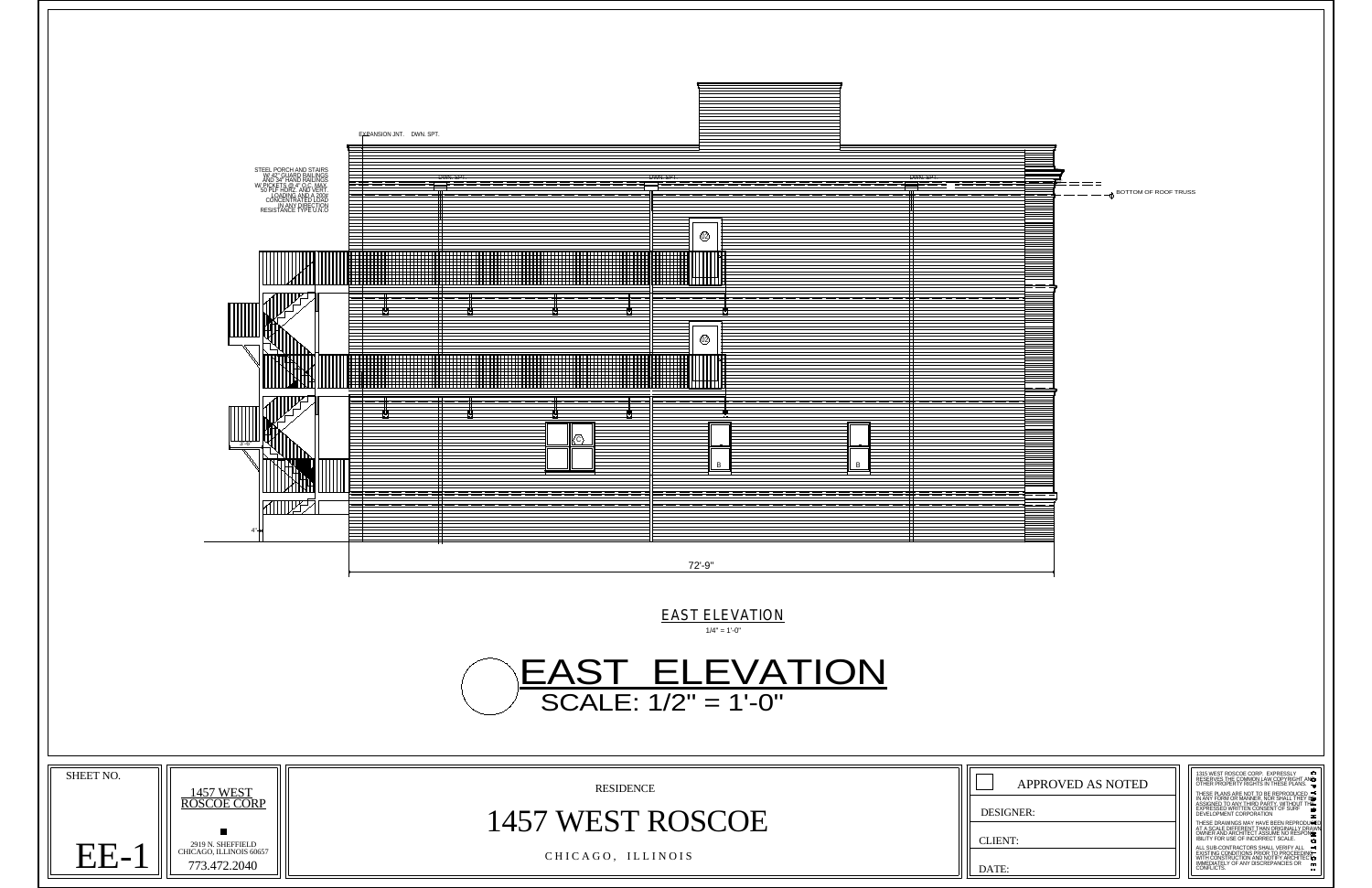THESE PLANS ARE NOT TO BE REPRODUCED<br>IN ANY FORM OR MANNER, NOR SHALL THEY BE<br>ASSIGNED TO ANY THIRD PARTY, WITHOUT THE<br>EXPRESSED WRITTEN CONSENT OF SURF DEVELOPMENT CORPORATION

THESE DRAWINGS MAY HAVE BEEN REPRODU<del>CE</del>D<br>AT A SCALE DIFFERENT THAN ORIGINALLY DRAWN.<br>OWNER AND ARCHITECT ASSUME NO RESPON<del>S</del><br>IBILITY FOR USE OF INCORRECT SCALE.

ALL SUB-CONTRACTORS SHALL VERIFY ALL<br>EXISTING CONDITIONS PRIOR TO PROCEEDING<br>WITH CONSTRUCTION AND NOTIFY ARCHITECT<br>IMMEDIATELY OF ANY DISCREPANCIES OR<br>CONFLICTS.



OTHER PROPERTY RIGHTS IN THESE PLANS. 1315 WEST ROSCOE CORP. EXPRESSLY

| APPROVED AS NOTED |  |  |
|-------------------|--|--|
|                   |  |  |